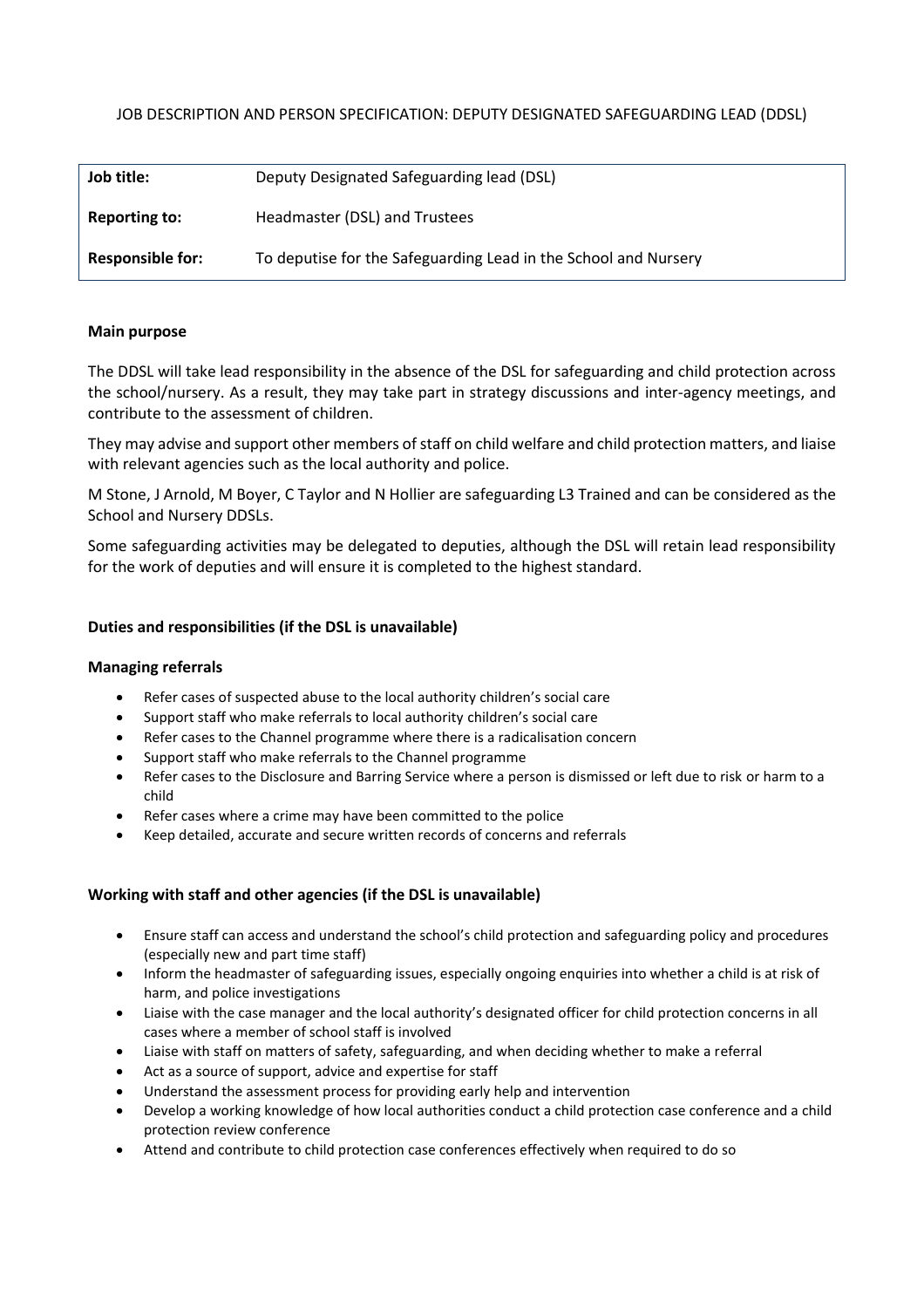# **Training (if the DSL is unavailable)**

- Undergo training to develop and maintain the knowledge and skills required to carry out the role
- Undergo Prevent training and be able to:
- Support the school or college in meeting the requirements of the Prevent duty
- Provide advice and support to staff on protecting children from the risk of radicalisation
- Undergo training on female genital mutilation (FGM) and be able to:
- Provide advice and support to staff on protecting and identifying children at risk of FGM
- Report known cases of FGM to the police, and help others to do so
- Refresh knowledge and skills at least annually so remain up to date with any developments relevant to the role
- Obtain access to relevant resources

#### **Raise awareness (if the DSL is unavailable)**

- Ensure the school's child protection policies are known, understood and used appropriately
- Work with the governing board to ensure the school child protection policy is reviewed annually (as a minimum) and the procedures and implementation are updated and reviewed regularly
- Ensure the safeguarding policy is available and easily accessible to everyone in the school community
- Ensure that parents have read the safeguarding policy, and are aware that referrals about suspected abuse or neglect may be made, and the role of the school in this
- Link with the local safeguarding children board (LSCB) to make sure staff are aware of training opportunities and the latest local policies on safeguarding
- Be alert to the specific needs of children in need, those with special educational needs and young carers
- Encourage a culture of listening to children among all staff, ensuring that children's feelings are heard where the school puts measures in place to protect them

#### **Other areas of responsibility (if the DSL is unavailable)**

- Where children leave the school, securely transfer their child protection file to their new school as soon as possible, separately from the main pupil file
- Undertake safer recruitment training and support the school to follow best practice
- Monitor the single central record and ensure it complies with all relevant legislation
- Provide safeguarding reports to the governing board
- Model best practice and uphold the principles of confidentiality and data protection at all times

The DDSL will be required, alongside the DSL, to safeguard and promote the welfare of children and young people, and follow school policies and the staff code of conduct.

During term time, the DSL should always be available during school hours for staff in the school to discuss any safeguarding concerns in the absence of the DSL. Ideally this will be in person, but can also be via phone or video calling in exceptional circumstances.

Please note that this list of duties is illustrative of the general nature and level of responsibility of the role. It is not a comprehensive list of all tasks that the DSL will carry out. The postholders may be required to do other duties appropriate to the level of the role.